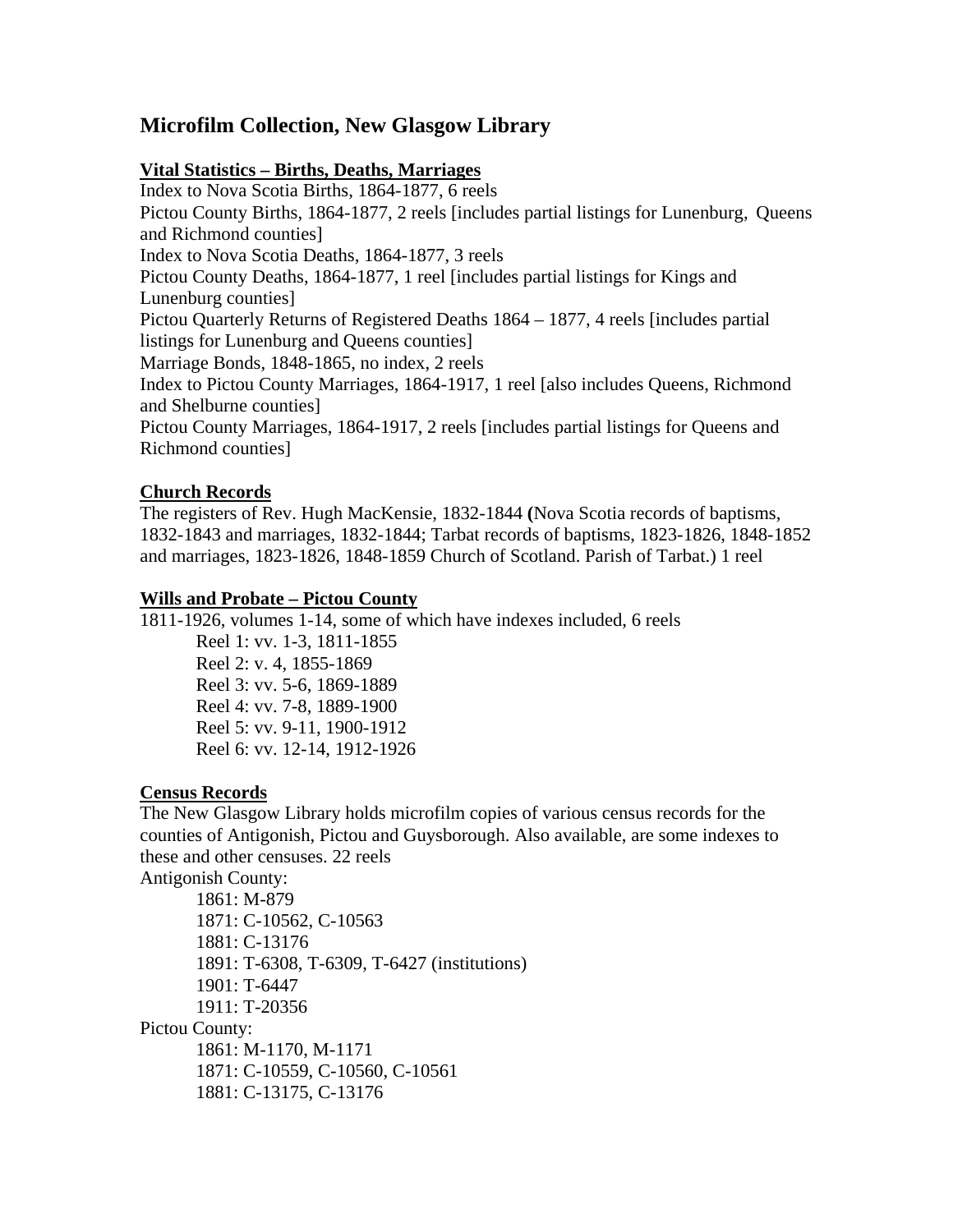1891: T-6319, T-6320, T-6427 (institutions) 1901: T-6454, T-6455 1911: T-20362, T-20363 Guysborough County: 1901: T-6450

#### **Newspapers**

*Bee*, 1 reel, May 1835-May 1838 *Clarion / Negro Citizen*, 1 reel Several issues between 1946 and 1949 *Colonial Patriot*, 2 reels Dec. 1827-March 1831; April 1831-May 1834 *Colonial Standard*, 4 reels Jan. 1862-Feb. 1866; March 1866-March 1870; April 1870-May 1871 *Eastern Chronicle*, 84 reels 1843-1953 Please note that many of these years have incomplete records and that 1946 is not represented at all. *Enterprise*, 2 reels Aug. 1888-Dec. 1891; 1897 *Evening News*, 279 reels 1946-1999 Please note that many issues are missing including those for 1955, Jan. to May 1956 and Oct. 1957 to Jan. 1976. In this later gap, the year 1969 is present. *Free Lance*, 23 reels 1906-1971, with many gaps. *Novascotian*, 29 reels 1824-1870 *Pictou Advocate*, 84 reels Index 1895-1950, 3 reels 1.Funerals (86), Interments (5), Memorial Services (6) Obituaries A to McCunn 2.Obituaries McCunn to Stanfield 3.Births McNabb to Zipp, Anniversaries Abbott to Worgan, Marriages Abb to Z Regular reels, 81 reels 1893-1981 with many gaps.

#### **Miscellaneous**

Miscellaneous Scrapbook of Newspaper Clippings about Pictou County [probably from Henry C. Ritchie and referred to in his Black Binders as "GBSB" but the original pagination from the scrapbook has been lost.] 1 reel

George Patterson (1827-1897) Scrapbook – clippings (books, newspapers, etc.) 1 reel

Scrapbooks [of] Halifax, Pictou and Cape Breton Counties – clippings (books, newspapers, etc.) 1 reel